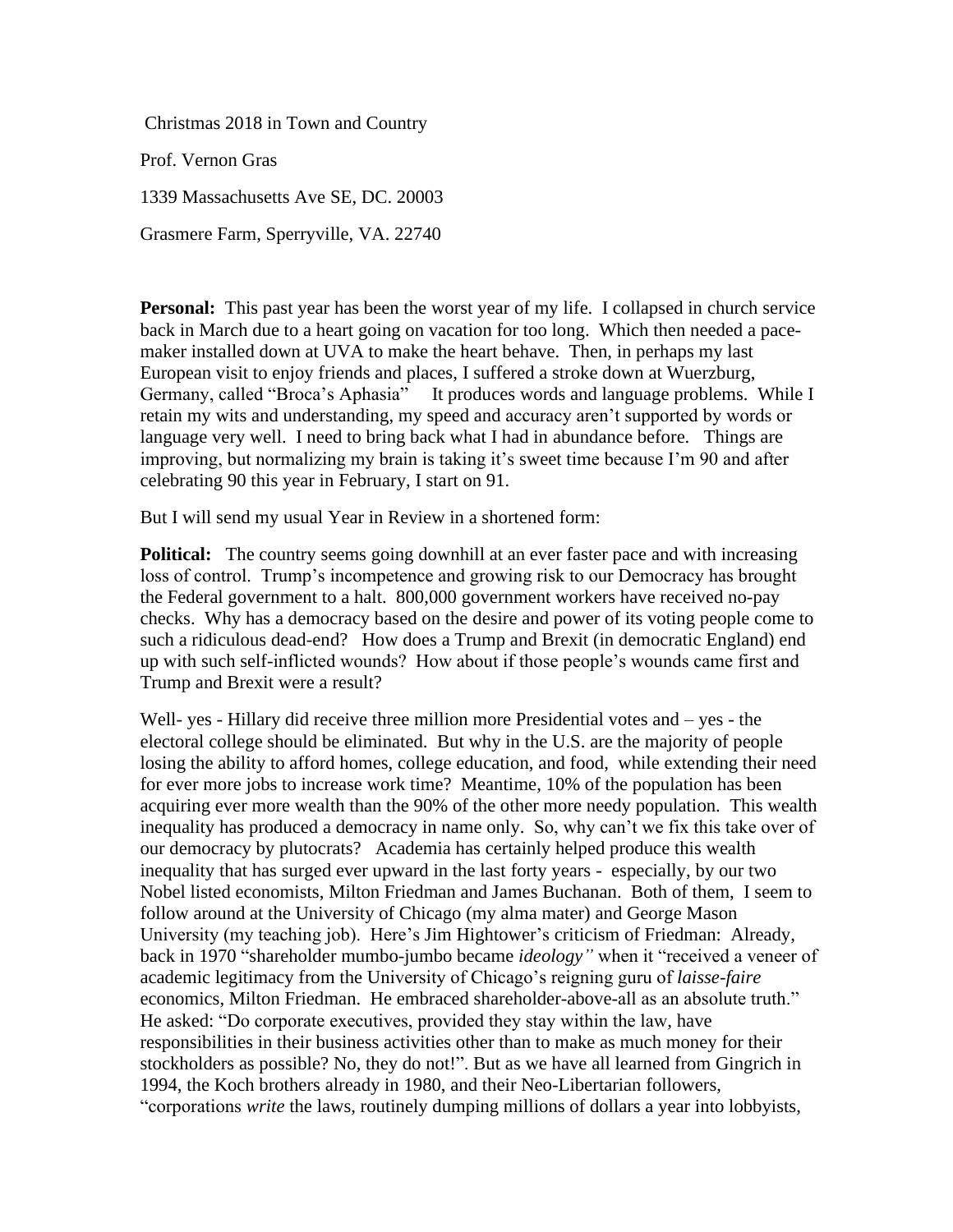lawyers, legislators, and judges to ensure that the definition of what's legal will stretch" as far as it needs to go.

But corporate billionares did not, politically - want or expect - Trump and Brexit, so they realized that they need to fix social inequality because it threatens their wealth and power. That is what they are attempting to do now. Here is Anand Ghiridharadas in *Winners Take All: The Elite Charade of Changing the World*:(2018): " The winners of our inequitable wealth now declare themselves partisans of change. They want to lead the search for solutions in the forefront of social change. But the social change they attempt reflects their biase. Their initiatives mostly aren't democratic. They share the private sectors view and its charitable spoils – the market way of looking at things and bypassing government. They reflect a highly influential view that the winners of an unjust statusquo – and the tools and mentalities and values that helped them win – are the secret to redress the injustice. When elites, however, put themselves in the vanguard of social change, it not only fails to make things better, but also serves to keep things as they are. It takes the edge off of some of the public anger at being excluded from progress while improving the image of the winners. Private and voluntary half-measures crowds out public solutions that would solve problems for everyone without the elites blessing."

In his book, *The Fifth Risk*, Michael Lewis makes clear what the long term damages Trump is doing in his assault on government itself. The best way to undermine government is to make it as stupid and as inept as your rhetoric has always claimed it to be. Reagan had already led the anti-government publicity by claiming – "what if government is not the solution but the problem." Following that, Trump could claim that "Washington (with its public institutions) is just a swamp needing to be drained." Thus, you can and should end up destroying it. Trump has become a powerful weapon of administration destruction. One finds it difficult to wait for Mueller's February expose of his Russian/Trump investigation of collusion. .

**To better news of 2018:** The Gras annual lecture last April at GMU was given by Robert E. Singleton, perhaps the best painter produced so far by Virginia/West Virginia. He was selected because his work continued the emergent and evolutionary comments of Wendy Wheeler, the 2017 speaker. In her recent book, *Expecting the Earth: Life/Culture/Biosemiotics,* Wheeler had criticized that Nature was still determined and only Humans had freedom: "The age of gene-centrism and mechanism is slowly passing. In its place, the biological sciences increasingly recognize that life isn't simply a genetically determined programme, but is centrally a matter of information and communication systems nested in larger communicative systems. The latter include both internal and external, and natural and cultural, environments. But 'information' is an under-unanalyzed term in relation to living systems. Accordingly, a new interdisciplinary, biosemiotics, has grown up to study the ontology of sign relations in biological, aesthetic and technological ecologies. From the Greek bios for life and semeion for sign, biosemiotics is the study of these intertwined natural and cultural sign systems of the living. … These groundbreaking new developments are relevant to the environmental humanities, social ecology, and the life sciences more generally." What Wheeler did for philosophy, Singleton did for art.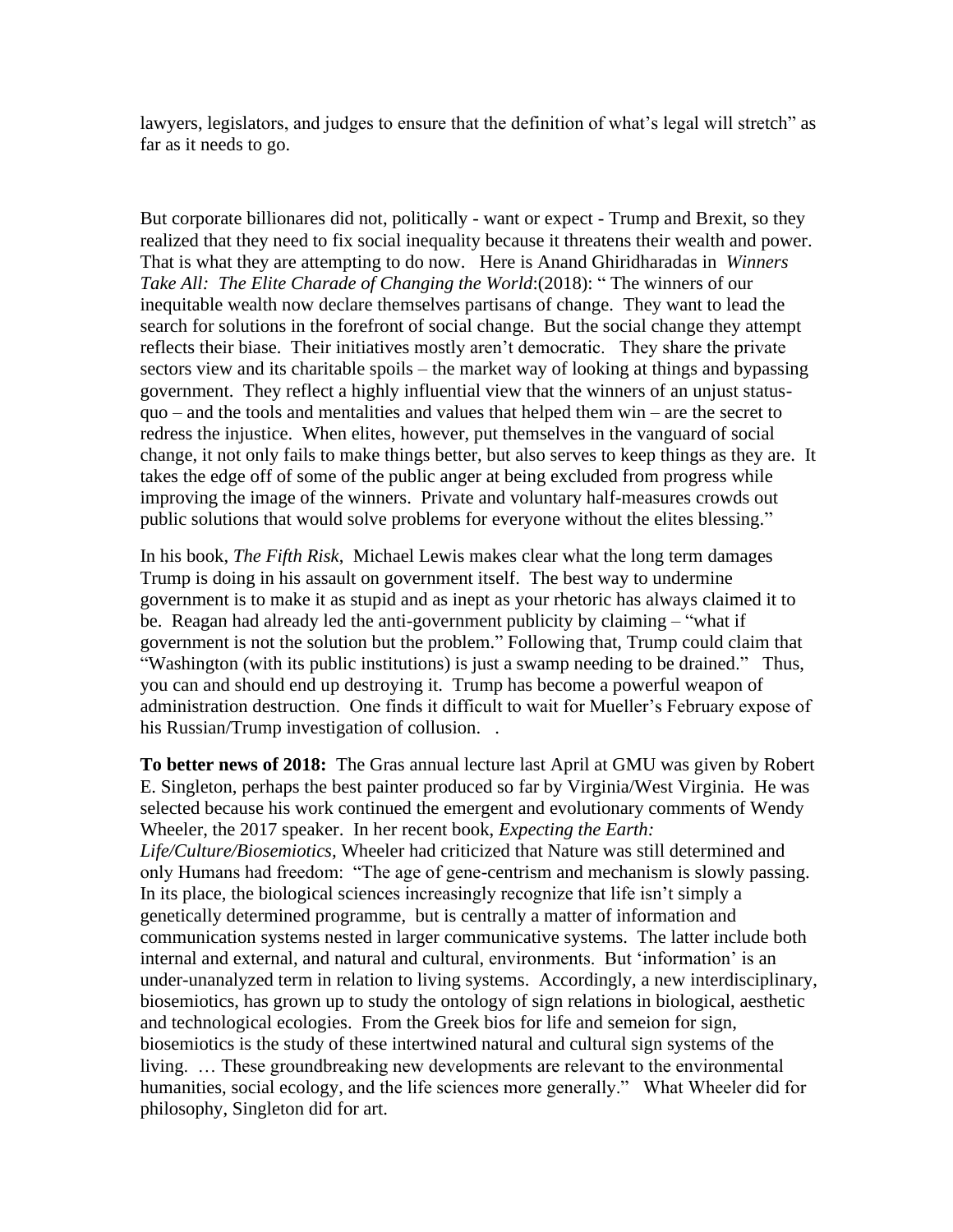To persuade Singleton to give the Gras lecture, a critique of his work revealed the closeness of his work to the evolutional and emergence of life itself:

Myth gives depth and resonance to story-telling because it's among the earliest human attempts to establish a self/world relationship. While I used James Frazier's Golden Bough which dealt with later agricultural myths of the seasonal cycle as the dying and resurrected god or the Eniautus or Year Spirit, the earliest myths deal with creation, the origin of the people telling the myth, and their relation with these first beginnings. Creation is often described as a movement from an eternal unformed and unchanging dark chaos in which sky and earth lie together in a changeless embrace until forced apart by their offspring who drive a wedge between them producing light and movement. That your paintings resemble or are allomorphs of these creation myths is very persuasive. Even though you give a genealogy of the horizon line between earth and sky as emanating from your personal experience of Midwest prairie horizons and ocean vistas in Florida, why did you and our early ancestors pick the meeting of sky and earth as a creative beginning? Each of your later paintings is a creation whose subject is creation. Sky and earth are usually male and female in myth and from this polarity all other things derive. We, too, need the polarities of proton/electron, quarks/leptons, dark matter/dark energy, going all the way back to the yin/yang of the Tao, to account for and interpret time and change. Without polar tensions there is no motion and no story. Thus your sky and sea (or earth) always divided by a wedge to keep them in tension produces clouds which in their movement and reflection of light bring in temporality and process. Nothing changes more quickly than clouds whose shape and color can announce brutal violence or reflect glorious spectacular light through which our consciousness hopes to gain unity with nature. Of course, this unity whether expressed as string theory, Plato's Ideas, Newton's universal laws, the paradise of world religions , or Jung's "Self" will never be achieved, will never arrive. Many of them have already been replaced. We live in the postmodern age which understands that all we will ever get is an interpretation, never the thing in itself. There is no unmediated access to reality. Our interpretation or "world" is always dependent on the knowledge available at our moment. Thus cultural interpretations or "worlds" resemble nature's evolutionary emergence. Both are processes and will always remain open-ended.

So, how do your paintings speak to our moment? They do a great job in revealing our 'reality'. If reality becomes an historical creation via individual imagination echoing the evolutionary emergence of nature then, to feel at home in the universe today, we have to embrace process and ongoing creation over some changeless perfection or absolute. That is what resonates in your painting.

We have learned that Nature is not an indifferent, mindless, deterministic machine but rather proceeds via interpretation. Emergence seems more a result from feedback communication than chance mutations.

Love - Vernon

To whom it may concern:

Mr. Singleton has been invited to give the Vernon and Marguerite Gras Annual Lecture in the Humanities at George Mason University, Virginia in April of 2018. He's a very fine painter,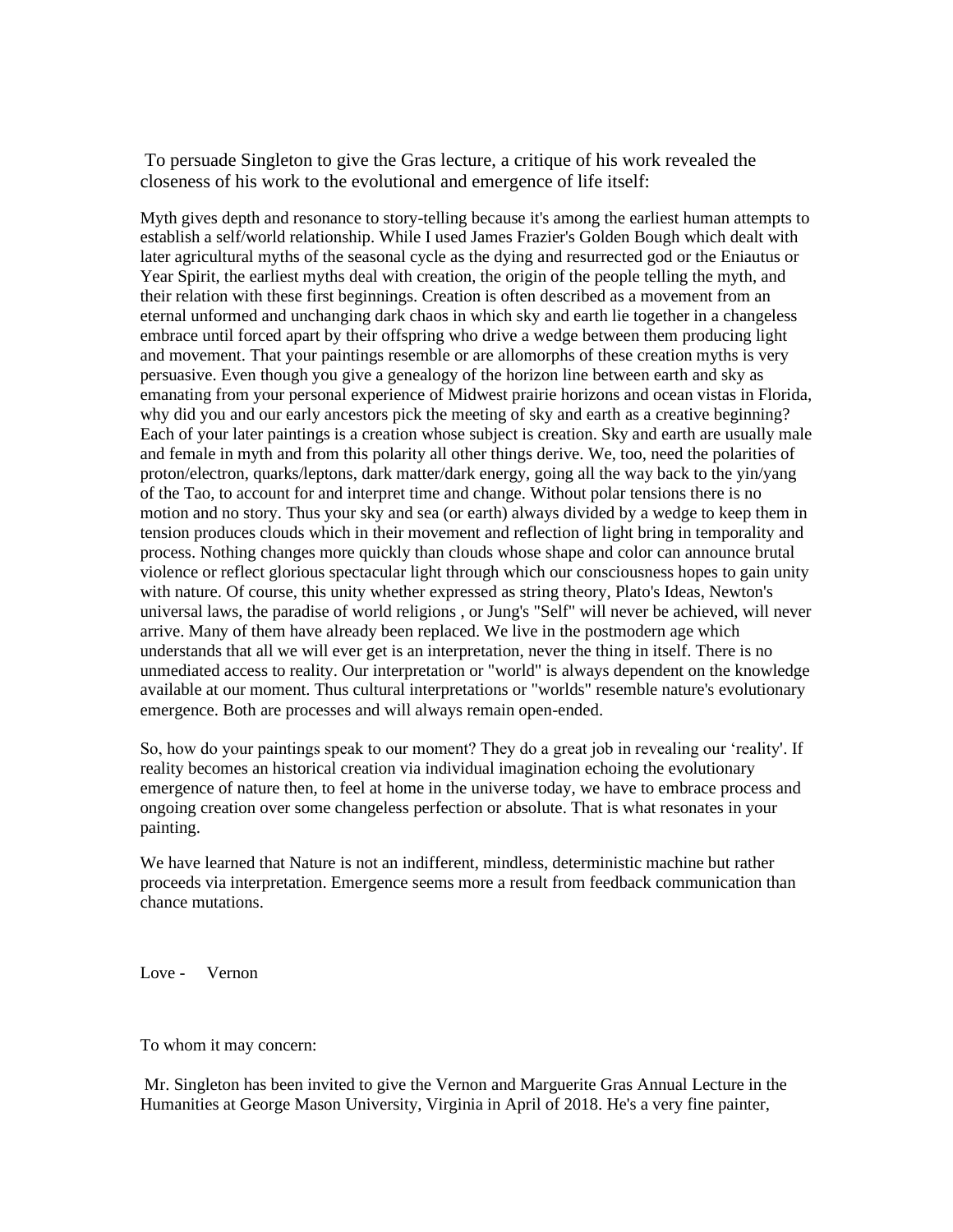maybe, the best that Virginia/West Virginia has produced up to now. He was affiliated with the Orlando Museum and teaching in Florida many years ago. In 2012 after a ten year hiatus from painting Singleton returned to his work due to the influence of Dan Morro, a young German musician / composer from Berlin who comes out of the pop music world. The Huntington Museum exhibition is a collaboration between these two virtuosos and is certainly worthy to be continued at another museum. Singleton published a book of his work which was a pictorial biography and, if reality consists in process, than the chronology of a life's work is more important than any single work. There were only 40 copies published and they are now all sold. That record is actually his masterpiece. I want his lecture at George Mason University to be telling the story of that pictorial biography. Part of the book is replicated on his web-site.

## http://www.resingleton.com/joyoflight.htm

I wrote the following letter to persuade him to give the lecture and as it is a critique of his work, you may find it interesting:

## To: Robert Singleton

Great to hear back from you, Robert. Let me help persuade you to give the lecture. In my first email, I described how I came to understand you better through your work and the pictorial biography of your two books. Rather than wait for our next meeting, let me expand on my reaction to your work, now. First, I do believe, that "a critic is a person whose interest can help to activate the interest of others" (quote is from A.O. Scott, NYTimes critic). In my last ten years in academia, I wrote on film. My edited books and essays on Dennis Potter and Peter Greenaway, both screenwriters and directors, helped establish their reputations. Why those two, when there were far more popular films and directors? Because their work interpreted me while I was interpreting them. There was mutuality between their work and me. And that is what happened in my relationship to your work. From just being a fan, in awe of your technique, I moved to an understanding and interpretation of your work. Of course, my interpretation will be unique to me, but critics always assume the "subjective universal", that what interests them aesthetically will interest everyone else. So what excites me in your work? Well, you are right that art always originates in the emotions, whether it's Wordsworth's dictum that "poetry is emotion recollected in tranquility" Pascal's "passion has authority over reason", Goethe's "Gefuehl ist alles", or Kant's take on "the sublime". And yes, your later paintings do evoke feelings of the sublime. Those clouds and the play of light are magnificent with their towering presence building and changing in the light over an endless horizon. Shades of Caspar Friedrich with his "finite in the infinite" which you allude to in describing how small in scale what we can focus on is to our encompassing circular vision. And it may well have been why the Mandala with its square within the circle or vice versa was so attractive to Jung. He said that the goal of human existence was the creation of "a Self". "Self" was defined by him as achieving the proper relationship between the individual consciousness and the collective unconscious. In wanting to unite the individual ego to a wider whole, Jung psychologized what myth, religion, and science have tried to do, down through history and continue to do so today. Their common motivation is to establish a true self/world relationship. Great literature and art (as opposed to entertainment) have the same motivation expressed in various, unique ways. And that motivation is what I find in your work, and your execution of this desire I find very relevant to our moment.

I taught myth and literature for about 25 years at George Mason University. Myth gives depth and resonance to story-telling because it's among the earliest human attempts to establish a self/world relationship. While I used James Frazier's Golden Bough which dealt with later agricultural myths of the seasonal cycle as the dying and resurrected god or the Eniautus or Year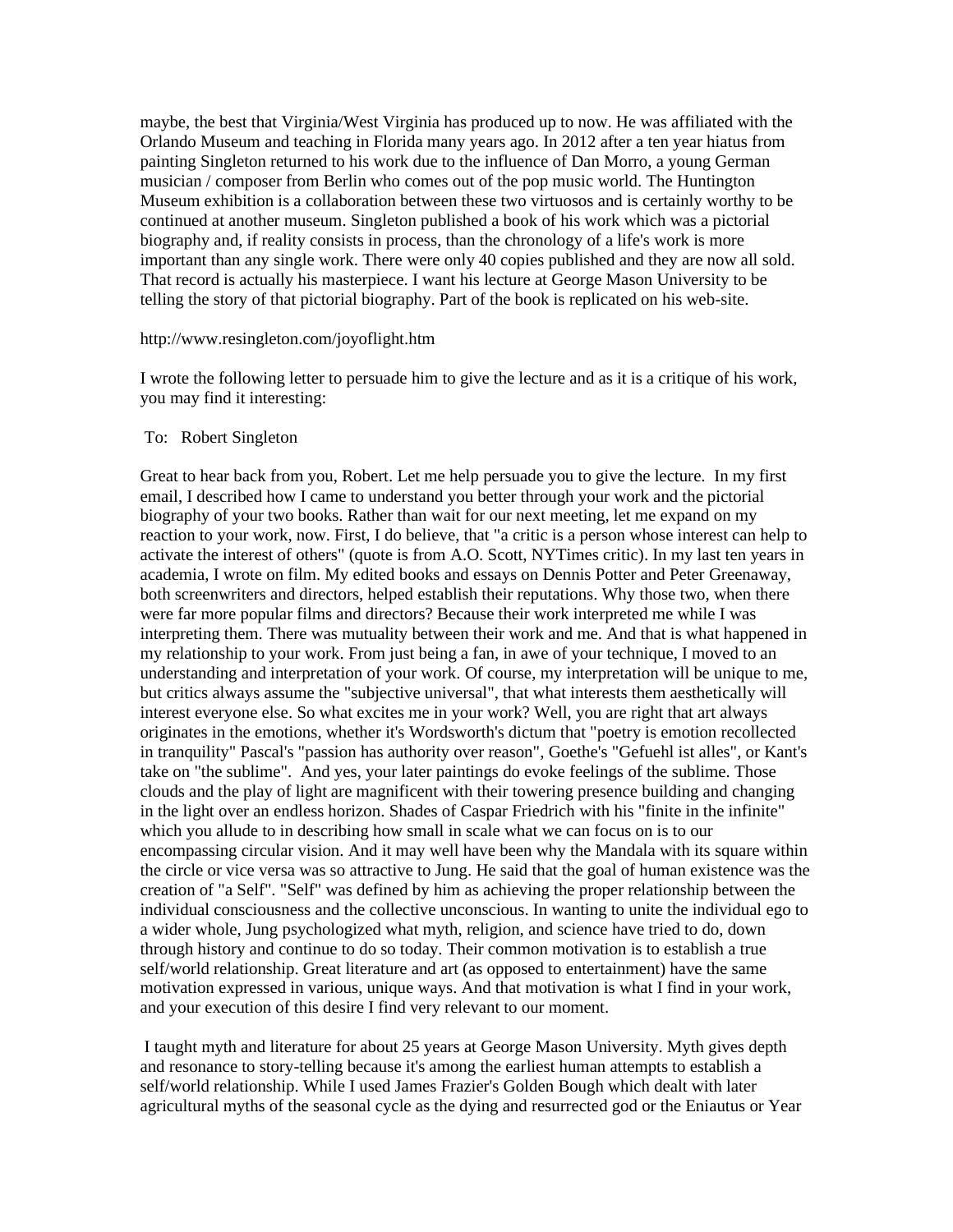Spirit, the earliest myths deal with creation, the origin of the people telling the myth, and their relation with these first beginnings. Creation is often described as a movement from an eternal unformed and unchanging dark chaos in which sky and earth lie together in a changeless embrace until forced apart by their offspring who drive a wedge between them producing light and movement. That your paintings resemble or are allomorphs of these creation myths is very persuasive. Even though you give a genealogy of the horizon line between earth and sky as emanating from your personal experience of Midwest prairie horizons and ocean vistas in Florida, why did you and our early ancestors pick the meeting of sky and earth as a creative beginning? Each of your later paintings is a creation whose subject is creation. Sky and earth are usually male and female in myth and from this polarity all other things derive. We, too, need the polarities of proton/electron, quarks/leptons, dark matter/dark energy, going all the way back to the yin/yang of the Tao, to account for and interpret time and change. Without polar tensions there is no motion and no story. Thus your sky and sea (or earth) always divided by a wedge to keep them in tension produces clouds which in their movement and reflection of light bring in temporality and process. Nothing changes more quickly than clouds whose shape and color can announce brutal violence or reflect glorious spectacular light through which our consciousness hopes to gain unity with nature. Of course, this unity whether expressed as string theory, Plato's Ideas, Newton's universal laws, the paradise of world religions , or Jung's "Self" will never be achieved, will never arrive. Many of them have already been replaced. We live in the postmodern age which understands that all we will ever get is an interpretation, never the thing in itself. There is no unmediated access to reality. Our interpretation or "world" is always dependent on the knowledge available at our moment. Thus cultural interpretations or "worlds" resemble nature's evolutionary emergence. Both are processes and will always remain open-ended.

So, how do your paintings speak to our moment? They do a great job in revealing our 'reality'. If reality becomes an historical creation via individual imagination echoing the evolutionary emergence of nature then, to feel at home in the universe today, we have to embrace process and ongoing creation over some changeless perfection or absolute. That is what resonates in your painting. While every work of art has to achieve a balance of the tension or forces that motivated it, your paintings include a sense of imminent future which is full of potentialities and joyous fulfillment. While you do admit that "evil" exists via dark clouds, most of your clouds announce better and maybe greater events are about to happen. Your paintings reveal the "world" of our moment in a positive and more relevant way than most other artists do. There may be historical reasons to have Mark Rothko and Barnett Newman's Seven Stations of the Cross on the top floor of the National Gallery of Art and while both he and Rothko based emotion on color, emotion still has to be tied to a self/world relationship. This season, Michael Kahn, director of Shakespeare Theater, probably has personal reasons for putting on Waiting for Godot and Pinter's comedies which illustrate our need for illusion. But Absurd Theater and Rothko/Barnett embody a spiritual end of the road, as does John Barth's novel with that title. This was art that echoed loss of meaning, the abyss of nothingness in the 1950s-60s. I doubt that you will end up in a bathtub with your wrists slashed, even though it would be neater than Rothko's kitchen mess. Since then, biology has supplanted physics as the dominant science for our cultural moment. The Sante Fe Institute with its anti-reductionist play back complexity science is focused on emergence. We have learned that Nature is not an indifferent, mindless, deterministic machine but rather proceeds via interpretation. Emergence seems more a result from feedback communication than chance mutations. The journey from bacteria to us certainly is one from simplicity to intellectual complexity. If our cultural potential was already present in and from bacterial interactions as revealed in Lynn Margulis's endosymbiotic theory, then imagining a better future should echo and continue nature's interpretative processes. Your paintings champion this creative process and establish a continuity principle between nature and our creative imaginings so we can feel at home in the universe. Your work speaks to us in our time of need. Thanks.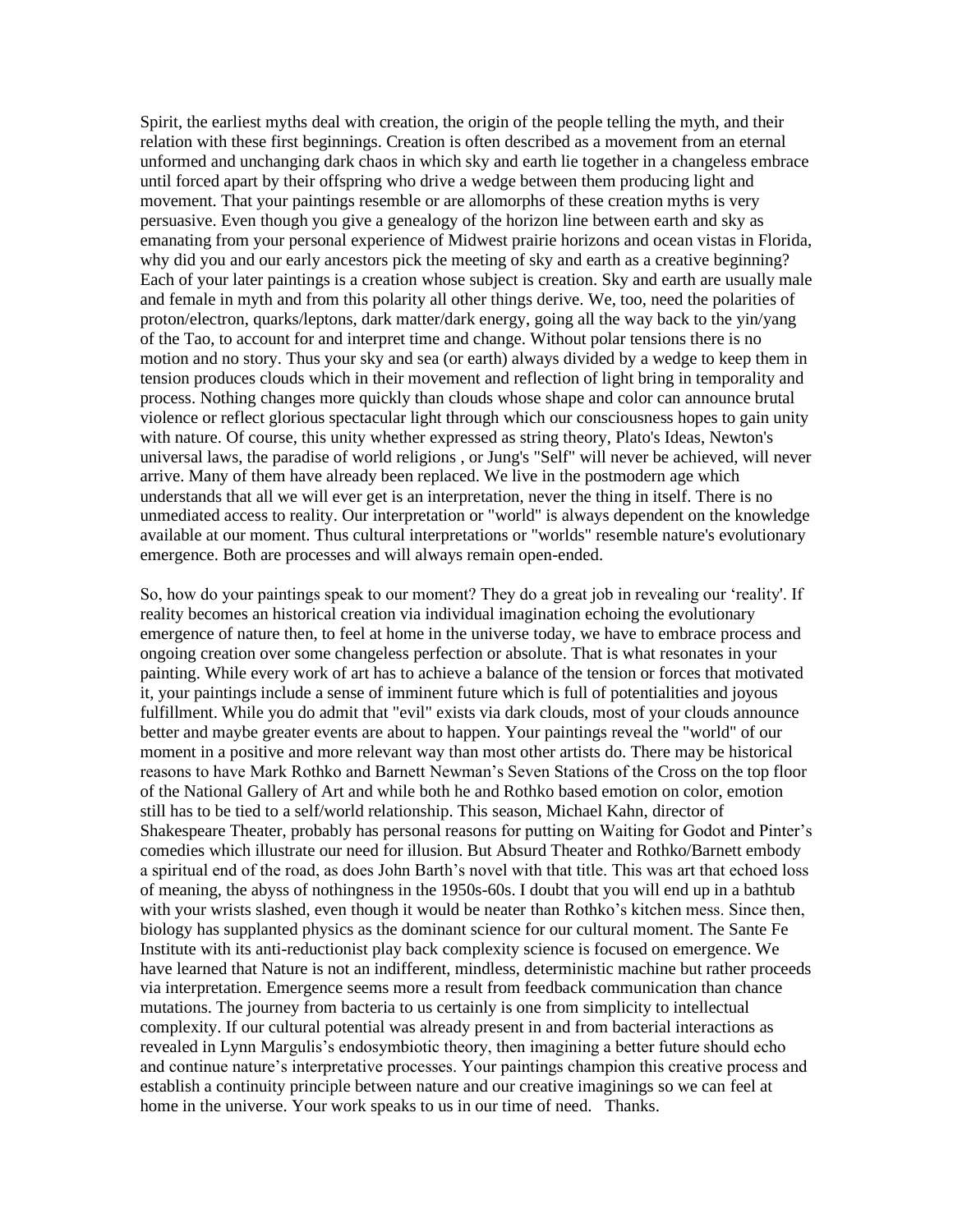Hope this persuades you to be our visiting scholar and give the lecture.

Vernon W. Gras Professor emeritus English and Cultural Studies GEORGE MASON UNIVERSITY .

November 24, 2017



Vernon, As I read, and re-read your critique of my work, I am beyond humbled and grateful. I am certain, that I will not be able to convey what you have so beautifully articulated with my words in a lecture. As another artist once said; "If I could explain it, I wouldn't have to dance it". I create with my paintings, you, use words. I will be honored to speak about my creative process, using slides and a small selection of my works and to dialogue with those in attendance afterwards, like I did in the Petersburg show. Vernon, I can only speak as the creator. I cannot speak from the perspective of a critic. I do hope that perhaps you will share your interpretation as so beautifully articulated in your analysis of my work. Dan and I very much look forward to collaborating with you on the logistics of my visit and thank you for this wonderful opportunity. Robert

Robert - The only painters whose critical skills equaled their painterly ones (or at least almost) were Kandinsky and Leonardo d'Vinci. I doubt whether, Van Gogh, Cezanne,

or Picasso, could give or were interested in giving a verbal equivalent to their painting. Nor are *any* artists able to provide a total interpretation to their work. What makes an artist a noteworthy artist is that there is a transparency in his/her work to the meaning of their cultural moment. Their work actually expands their cultural moment for others. You do that and, while it perhaps wasn't foregrounded in your conscious thought, creatively imagining a wider (better?) future was present in your painting earlier than in your more explicit later ones. I quote from your Kennedy/Hunter show descriptions: "I seek a means of involving another human being, all human beings, not as viewers, but as participants in the ageless impact of the creative